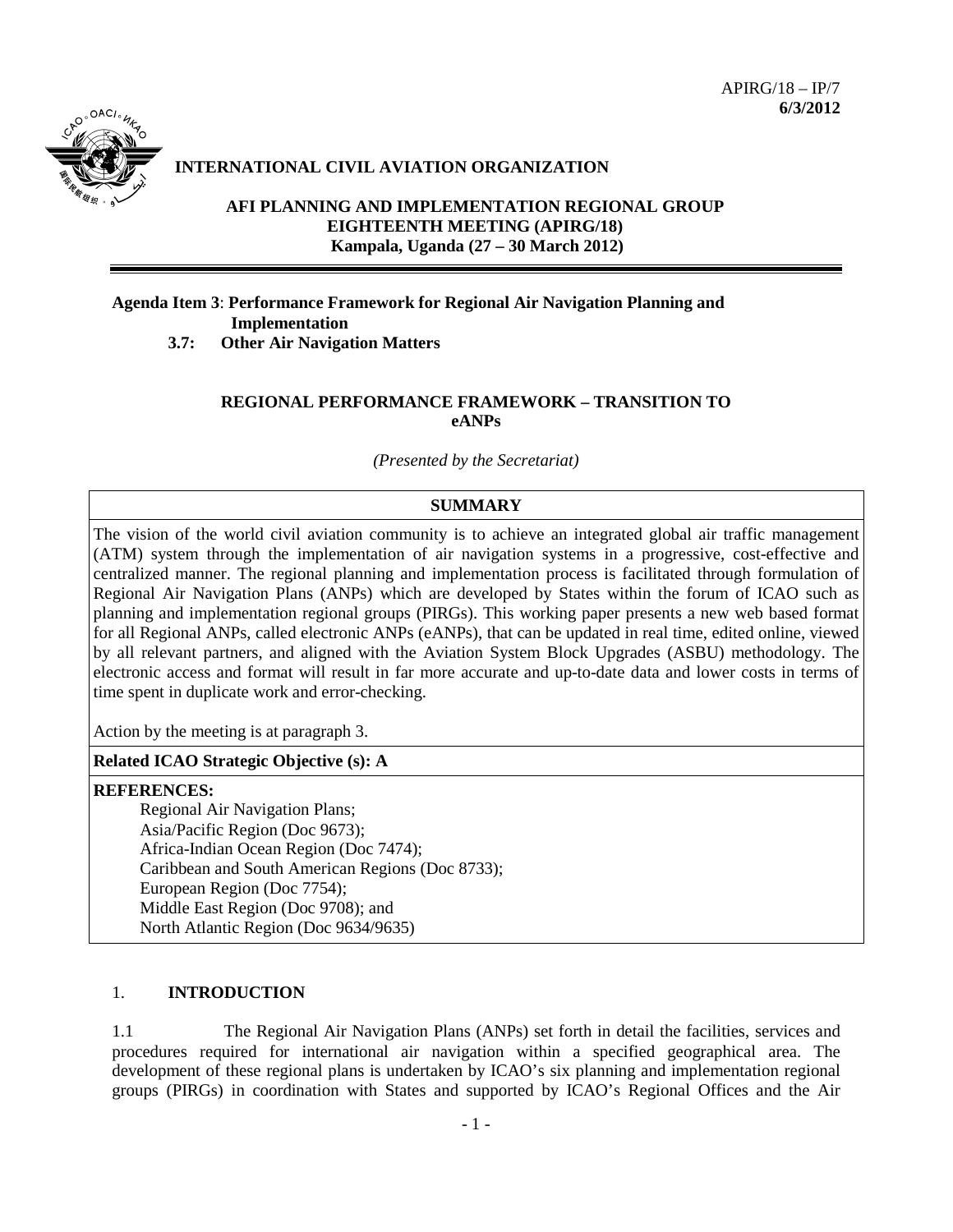Navigation Bureau. The six PIRGs are: APANPIRG (ASIA/PAC Air Navigation Planning and Implementation Regional Group), APIRG (Africa-Indian Ocean Planning and Implementation Regional Group), EANPG (European Air Navigation Planning Group), GREPECAS (CAR/SAM Planning and Implementation Regional Group), MIDANPIRG (Middle East Air Navigation Planning and Implementation Regional Group) and NATSPG (North Atlantic Systems Planning Group). The plans associated with each PIRG are listed in the table above under references.

## 2. **DISCUSSION**

### *Regional Air Navigation Plans – Current Paper Based Format*

2.1 In February 1997, the Council (C-DEC 150/3) decided that the ANPs should be published in all ICAO languages comprising of two volumes, a basic ANP as volume I and facilities and services implementation document (FASID) as volume II. The intent was to simplify amendment process in order to ensure currency of information. Amendments to Basic ANP, the stable document, require a timeconsuming approval process by the governing bodies whereas the FASID requires frequent updates through coordination within the Secretariat. Should an amendment to either volume of the ANP be contentious, the issue would be brought to the attention of the ANC Council as appropriate. Effective July 2011, the amendment process was automated to further reduce the time reviewed within ICAO headquarters. But despite all these improvements, the challenge remained to keep the paper-based Regional ANPs updated, particularly in view of on-going technological developments. To address this issue, an online format of the Regional ANPs, called eANPs, has been launched.

### *Regional Air Navigation Plans – New Online Format*

2.2 Since the original paper-based ANPs were first developed, there have been many advances in the collection and processing of air navigation data. Several data tools, such as the ICAO International Codes and Routes Designators (ICARD) allow States to dynamically keep air navigation data updated, while other electronic interfaces (such as the GIS tools developed by ICAO) allow States to view map-versions of their data. The tools, whether driven by ICAO or any other partner, are utilized in full compliance with rules in the Air Navigation Plans and cover more and more of the same data. As a result, the paper-based format of the Air Navigation Plans, under rigid publication dates, has not made it easy or convenient to maintain data shared with other ICAO documents, such as the *Location Indicators* (Doc 7910).

2.3 To reduce time to process the ANPs, duplication, and rework, it is necessary to transition the paper based ANPs to an online format, but doing so in an efficient manner. It is equally important, however, that this evolution should allow the air navigation planner to use the data or tools for their daily work. Consequently, ICAO has developed a plan to transition to the eANP by using it as an alternative to the paper- based ANPs and that all PIRGs upon review of the online system, or components thereof, are encouraged to transition any part of the ANPs that contains the same information to the electronic format.

2.4 The salient features of eANPs are:

- a) It is a user-friendly, robust, web-based planning and editing tool for ICAO/PIRGs/States to ensure centralization and currency of data;
- b) It affords an immediate and collaborative approach to air navigation planning so that all partners share in the quality and quantity of data and can distribute (or subscribe to) new versions or updates quickly and easily;